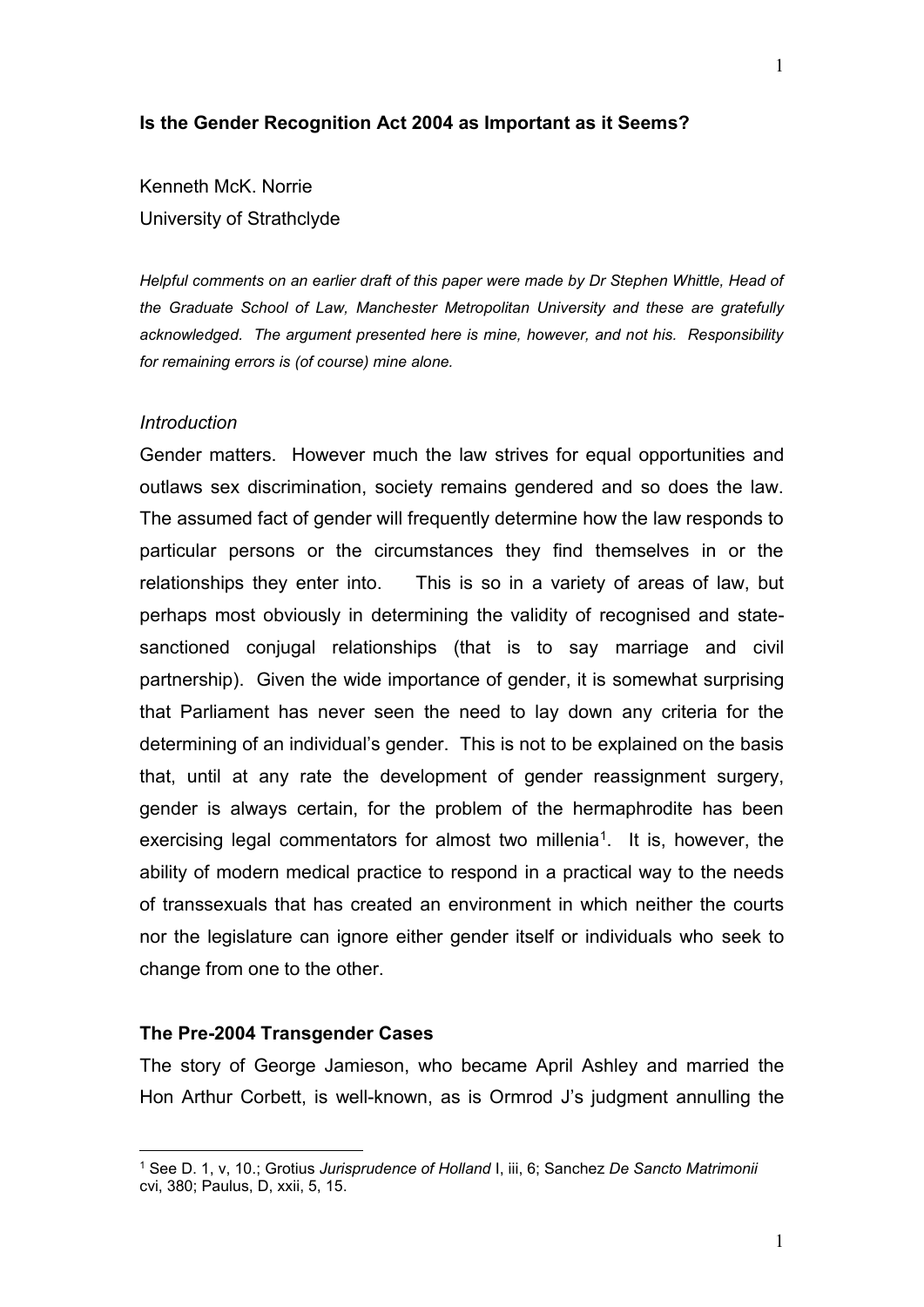marriage in the seminal case that followed<sup>2</sup>. Ormrod J, a judge chosen to hear the case because of his medical as well as legal background, made two crucial findings: (i) that there were four factors to be taken into account in determining a person's gender: chromosomal, gonadal, genital and psychological and (ii) that when the first three are congruent at birth then that determines a person's gender for the rest of their life. Though a first instance decision, it dominated the law of England (and was assumed to reflect the law of Scotland) for over three decades, setting the rule not only in its own context (validity of marriage) but also in other areas of law such as the criminal law<sup>3</sup> and employment discrimination law<sup>4</sup> . Regular challenges to the *Corbett* rule were made in the European Court of Human Rights, on the basis that the UK's position was inconsistent with the article 8 right to private life and the article 12 right to marry and found a family<sup>5</sup> and, until 2002, these challenges were consistently rejected by the European Court (if with an ever-decreasing majority). Also at around that time the domestic English courts faced the most sustained challenge to the rule in *Corbett* since its decision, in a case which raised exactly the same issue, in the same context, if in rather more benign circumstances.

In *Bellinger v. Bellinger* the judge at first instance refused to grant a declaration of validity of a marriage between Mr and Mrs Bellinger, the latter having undergone gender reassignment surgery before a ceremony of marriage 20 years previously. The Court of Appeal refused the appeal and refused also to overrule *Corbett,* on the ground that to do so would involve a major change of the law which it is properly for Parliament rather than the court to make<sup>6</sup>. There was, however, a strong dissenting judgment from Thorpe LJ which, three months later, was founded upon by Chisholm J in the

<sup>2</sup> *Corbett v. Corbett* [1971] P 83.

<sup>&</sup>lt;sup>3</sup> *R v. Tan* [1983] QB 1053, which involved a conviction for a gender-specific crime. This case was not followed in Australia: *R v. Harris and McGuiness* (1988) 17 NSWLR 158.

<sup>4</sup> *White v. British Sugar Corporation* [1977] IRLR 121 (now overruled: see n. 39 below). <sup>5</sup> *Rees v. United Kingdom* [1986] 9 EHRR 56; *Cossey v. United Kingdom* (1990) 13 EHRR 622; *Sheffield & Horsham v. United Kingdom* (1998) 27 EHRR 163; *X, Y and Z v. United Kingdom* (1997) 24 EHRR 143. An in-depth analysis of the ECHR cases is to be found in R Reed "Transsexuals and European Human Rights Law" in Graupner and Tahmindjis (eds) *Sexuality and Human Rights: A Global Perspective*, Haworth Press 2005. 6 [2002] 2 WLR 411. See Norrie, "Family Law Update" (2001) 6 SLPQ 237.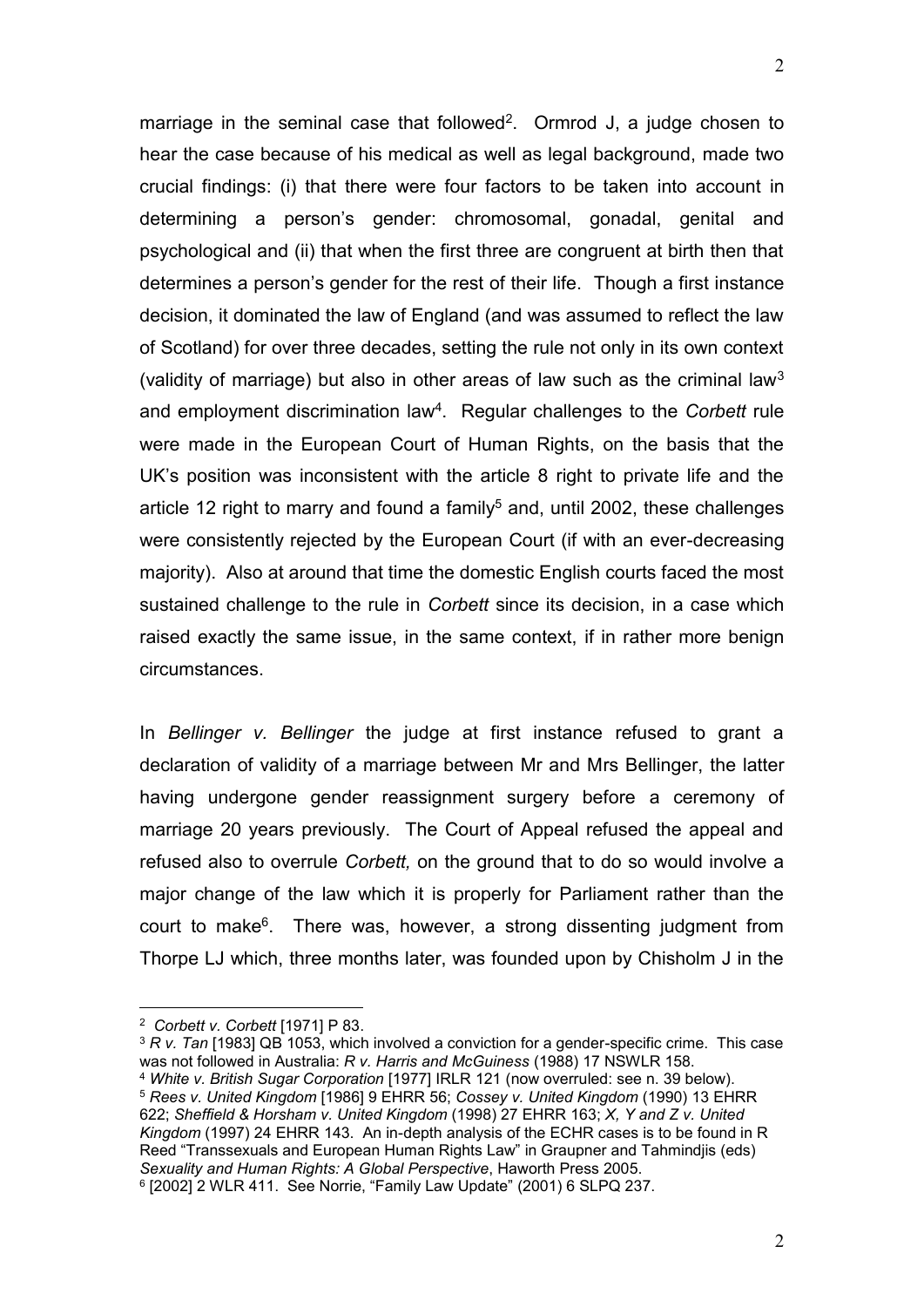Family Court of Australia in *Kevin and Jennifer v. Attorney General*<sup>7</sup> where the claim was to all intents and purposes exactly the same*.* Chisholm J explains how *Corbett* had been based on scientific propositions that could not stand in light of understandings developed since 1970 and on social perceptions that were, even on their own terms, no more than unreasoned assertions. Nine months after *Kevin and Jennifer* the European Court in *Goodwin v. United Kingdom*<sup>8</sup> also rejected *Corbett* (and their own previous jurisprudence on the issue), on the basis that it was indeed inconsistent with both articles 8 and 12 of the ECHR, and seven months after *Goodwin* Chisholm J's judgment in Kevin was upheld by the Full Court of the Family Court of Australia<sup>9</sup> (if on different grounds). Less than two months after that, the House of Lords handed down their decision in *Bellinger*<sup>10</sup>. To the surprise of many, the House of Lords did not follow Thorpe LJ's dissent and reinterpret English law in a way that was consistent with the ECHR. Rather, they held that *Corbett*  represented the true state of English law and that legislative rather than judicial change was the only possible route to ECHR consistency. Three months later and on the first anniversary of the European Court's decision in *Goodwin* the British Government published a draft Bill designed to reverse the rule in *Corbett* and *Bellinger*. The Gender Recognition Act 2004 came into force in April 2005.

# **The Gender Recognition Act 2004 and the Nature of Transsexualism**

This Act allows individuals to apply to a Gender Recognition Panel, for the granting of a "Gender Recognition Certificate"<sup>11</sup>, on the granting of which the applicant's gender becomes "the acquired gender"<sup>12</sup>, subject to certain exceptions to be discussed later. The Panel is obliged to grant the Certificate if the applicant has or has had gender dysphoria, has lived in the acquired gender for at least two years, and intends to continue to do so for the rest of his or her life.<sup>13</sup> As such, the Panel's decision is one of fact rather than

<sup>7</sup> [2001] Fam CA 1074.

<sup>8</sup> (2002) 35 EHRR 18.

<sup>&</sup>lt;sup>9</sup> [2003] Fam CA 94.

<sup>10</sup> [2003] UKHL 21, [2003] 2 All ER 593.

<sup>&</sup>lt;sup>11</sup> Gender Recognition Act 2004, s 1.

<sup>12</sup> Ibid, s 9.

<sup>13</sup> Ibid, s. 2.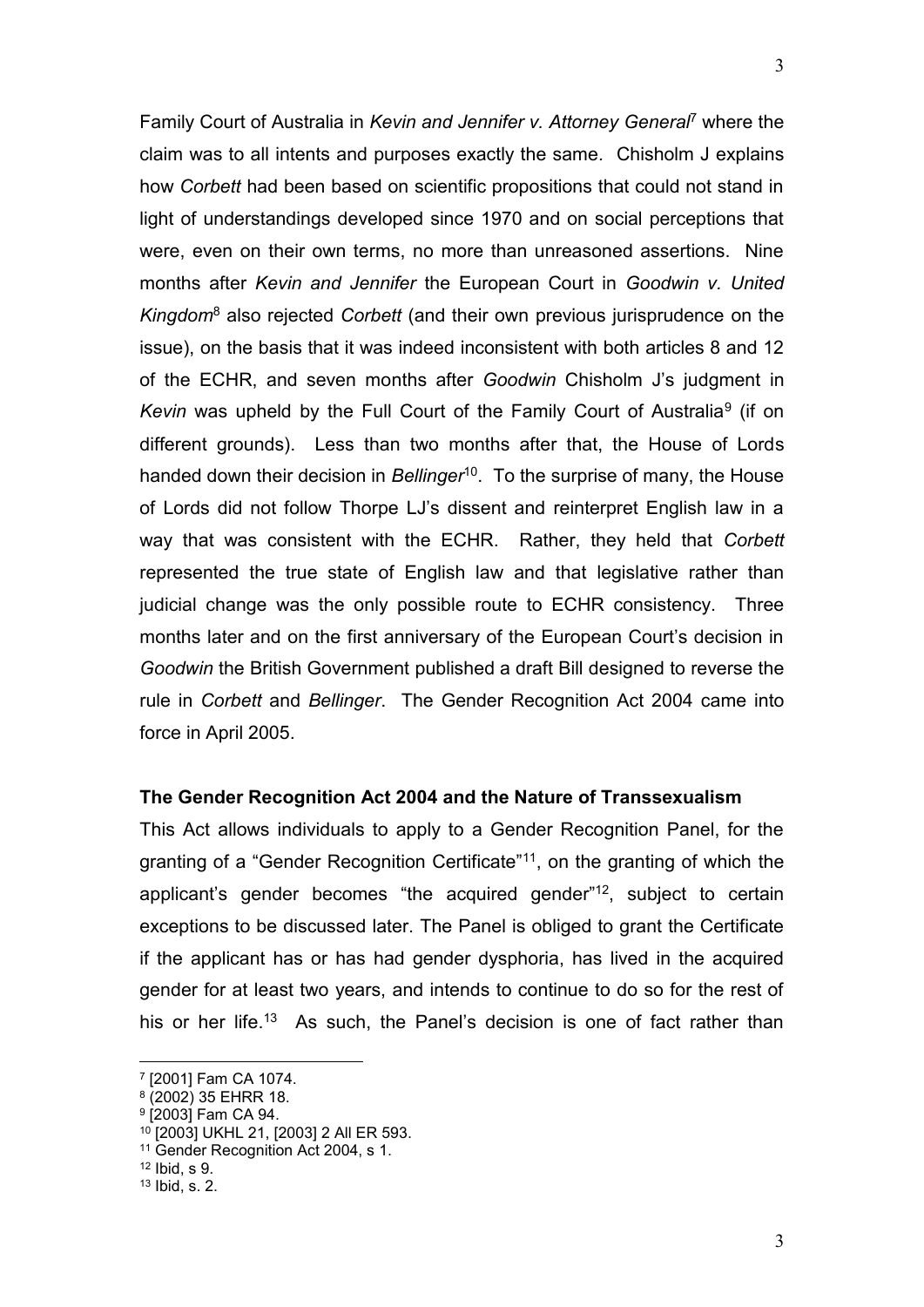judgment. There is no requirement for surgical or any other form of medical treatment before an application may be made or a Certificate granted. A married person or a person in a civil partnership is not entitled to a Gender Recognition Certificate but may apply for an interim Gender Recognition Certificate<sup>14</sup> which allows for the speedy dissolution of their marriage or civil partnership<sup>15</sup>: on such dissolution the divorce court will issue a full Gender Recognition Certificate<sup>16</sup> which itself will entitle the parties to re-establish their legal relationship with their ex-spouse or ex-civil partner as, respectively, a civil partnership or a marriage.

Though it is clear that the Act is designed to reverse the rule in *Corbett* and *Bellinger*, the requirement to satisfy the European Convention on Human Rights has meant that it goes very much further than simply allowing transgendered persons to marry in their new gender. It is, however, not immediately apparent either how far the Act goes or, as we will see, the extent to which it remains necessary to rely on its terms. These matters depend, at least partly, upon the mischief that the Act is designed to address, and the key to understanding what that mischief is lies in long-established judicial attitudes to the very nature of transsexualism, which remain of crucial importance. In *Corbett* the medical evidence variously described April Ashley as "a male homosexual transsexualist", "a castrated male" and "an intersex".<sup>17</sup> Ormrod J described transsexuals as persons with "an extremely powerful urge to become a member of the opposite sex", who suffer psychologically "but do not respond favourably to psychological treatment".<sup>18</sup> This is reflected in the description offered by Lord Nicholls in *Bellinger*:

"Transsexual people are born with the anatomy of a person of one sex but with an unshakeable belief or feeling that they are persons of the opposite sex. They experience themselves as being of the opposite

<sup>14</sup> Ibid, s 4(3) as amended by s 250 of the Civil Partnership Act 2004.

<sup>15</sup> Gender Recognition Act 2004, sched 2, amending s 12 of the Matrimonial Causes Act 1973 for England and Wales, s 1 of the Divorce (Scotland) Act 1976 for Scotland, and art 14 of the Matrimonial Causes (Northern Ireland) Order for Northern Ireland.

<sup>&</sup>lt;sup>16</sup> Gender Recognition Act 2004, s. 5.

<sup>17</sup> [1971] P at 99.

 $18$  Ibid at 98.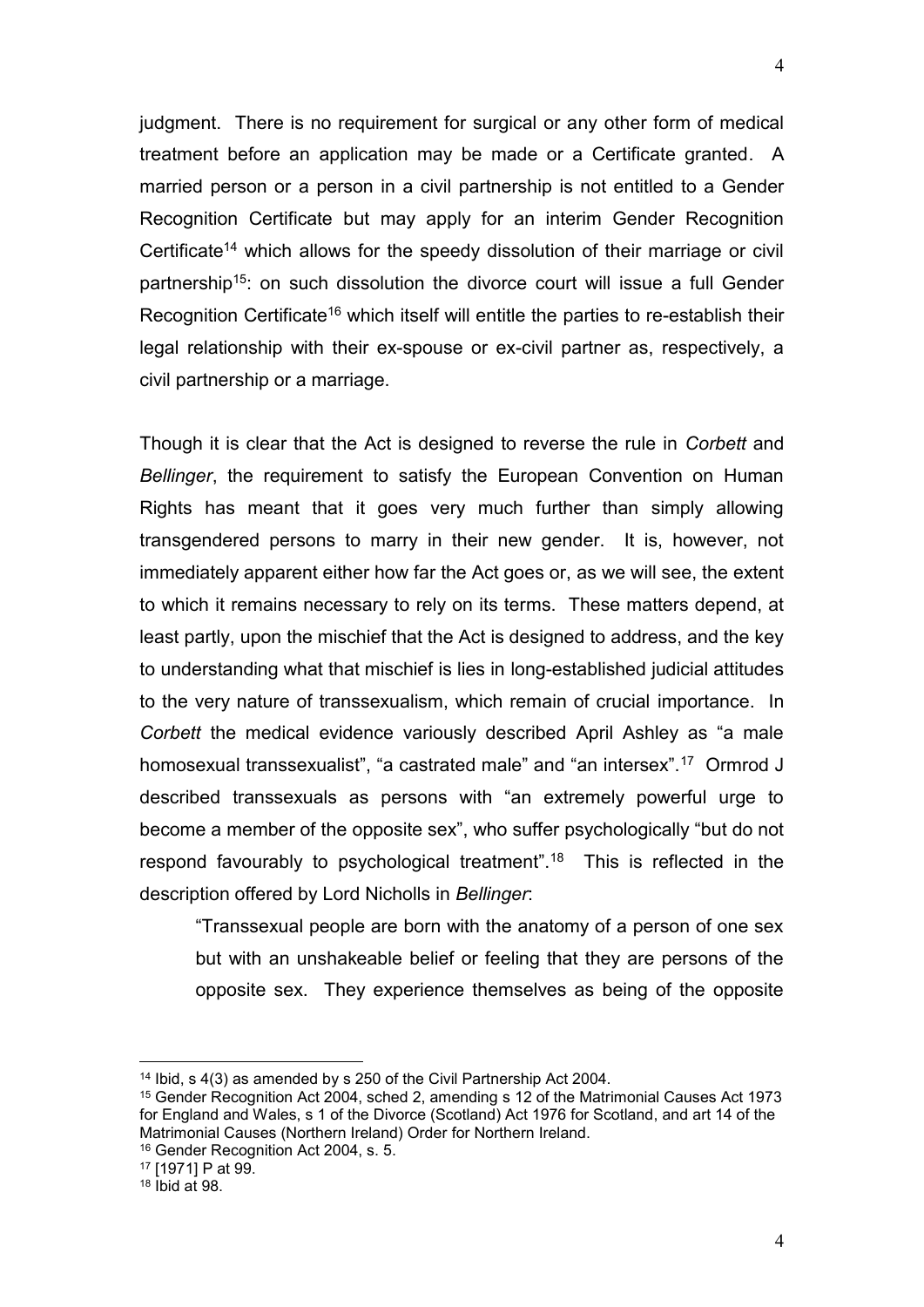sex … The aetiology of this condition remains uncertain. It is now generally recognised as a psychiatric disorder"<sup>19</sup>.

These passages show that both Ormrod J and Lord Nicholls see gender dysphoria as a disorder of the mind: they regard it as axiomatic that for persons with whom there is a gender disparity between the body and the mind it is *self-evidently* the mind and not the body that is suffering the disorder and that surgery or medical intervention is appropriate only because psychological intervention is ineffective. Yet whoever is "generally recognising" this assertion, it is not transsexual people who are much more likely to regard the abnormality as being one of the body<sup>20</sup> - it is their body that is wrong rather than their mind, with the result that surgery or medical intervention is appropriate in its own terms, which is to ensure that their body is altered to reflect the reality of their mind. The supposition that transsexualism is a disorder of the mind allows the judges to make a more crucial assertion: that surgery to alter the body may well harmonise the body with the mind but it neither cures transsexualism nor gives the patient the "right" or "true" body. Reflecting Ormrod J's language of the "artificial vagina" that April Ashley possessed<sup>21</sup>, Lord Nicholls describes gender reassignment as follows: "For men [surgery] may mean castration or inversion of the penis to create a false vagina. For women it may mean a mastectomy, hysterectomy or creation of a false penis by phalloplasty<sup>"22</sup>. The surgery, in other words, is designed not to reflect reality or fact, but to falsify the patient's body as a way of ameliorating (but not curing) the disorder of the mind. It is but second best to a cure, which would be altering the mind rather than the body. "The purpose of these operations [castration, amputation of the penis and construction of an artificial vagina]" declared Ormrod J in *Corbett* "is, of course, to help to relieve the patient's symptoms and to assist in the management of their disorder; it is not to change their sex".<sup>23</sup> In *Bellinger* Lord Nicholls uses virtually the same language: "the aim of the surgery is to make the individual feel more

<sup>19</sup> [2003] UKHL 21 at para 7.

<sup>20</sup> Recognised by Baronness Hale in *A v. Chief Constable of West Yorkshire Police* [2004] UKHL 21 at para 26.

<sup>21</sup> [1971] P at 98.

 $22$  [2003] UKHL 21, per Lord Nicholls at para 40.

 $23$  [1971] P at 98.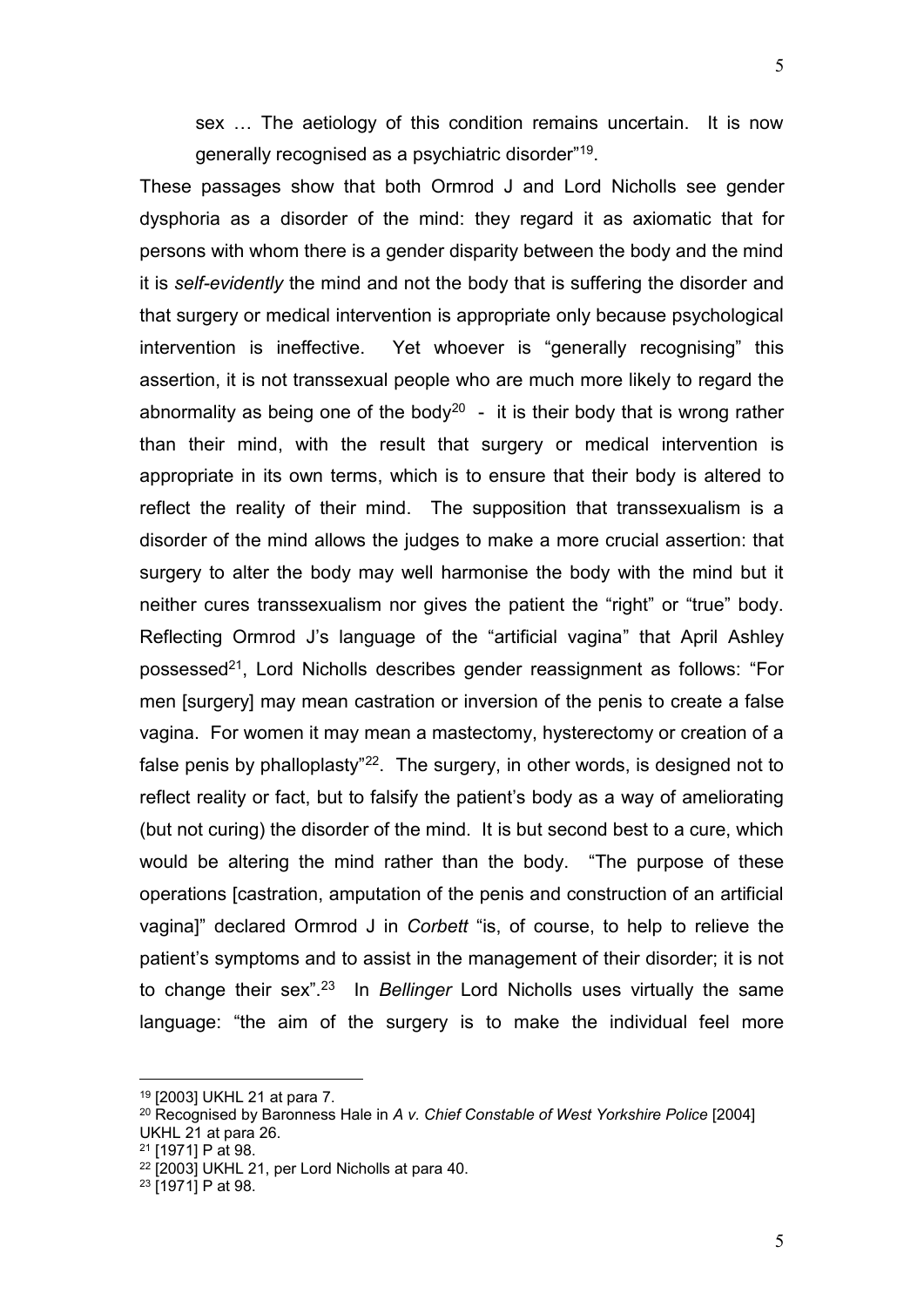comfortable with his or her body, *not to 'turn a man into a woman' or vice versa*" <sup>24</sup>. Lord Hope is to the same effect:

"The essence of the problem, as I see it, lies in the impossibility of changing completely the sex which individuals acquire when they are born … (M)edical science is unable, in its present state, to complete the process. It cannot turn a man into a woman or turn a woman into a man. That is not what the treatment seeks to do after all, although it is described as gender reassignment surgery"<sup>25</sup>.

If medical science is unable to do this, then the law cannot do so either, and the Gender Recognition Act 2004 is, therefore, of limited scope - it does not turn a man into a woman, nor does it tackle the "impossibility" of changing sex. Rather, it merely permits individuals to be treated for the purposes of the law *as if* they belonged to the gender that they live their lives in rather than the gender that they (in reality) remain. Put shortly, the Act creates a legal fiction which allows the law to ignore for most purposes the individual's real gender.

# **Gender Reassignment and Marriage**

The explanation for this insistence on immutability of "real" gender lies, I suggest, in the perceived need for absolute certainty within the context in which *Corbett* and *Bellinger* arose, that is to say marriage<sup>26</sup>. Ormrod J denied that April Ashley was a woman because, with a merely artificial vagina, she could not naturally perform "the essential role of a woman in marriage"<sup>27</sup> and that "having regard to the essentially heterosexual character of the relationship which is called marriage, the criteria [for determining gender in that context] must ... be biological".<sup>28</sup> Lord Hope and Lord Nicholls similarly hold that the meaning of the words "male" and "female" within the context of marriage must refer back to the role that men and women usually play in

<sup>24</sup> [2003] UKHL 21 at para 41, emphasis added.

 $25$  Ibid at para 57.

<sup>26</sup> In the words of Baronness Hale in *A v. Chief Constable of West Yorkshire Police* [2004] UKHL 21 at para 51: "Marriage is still a status good against the world in which clarity and consistency are vital".

<sup>27</sup> [1971] P at 106.

 $28$  Ibid.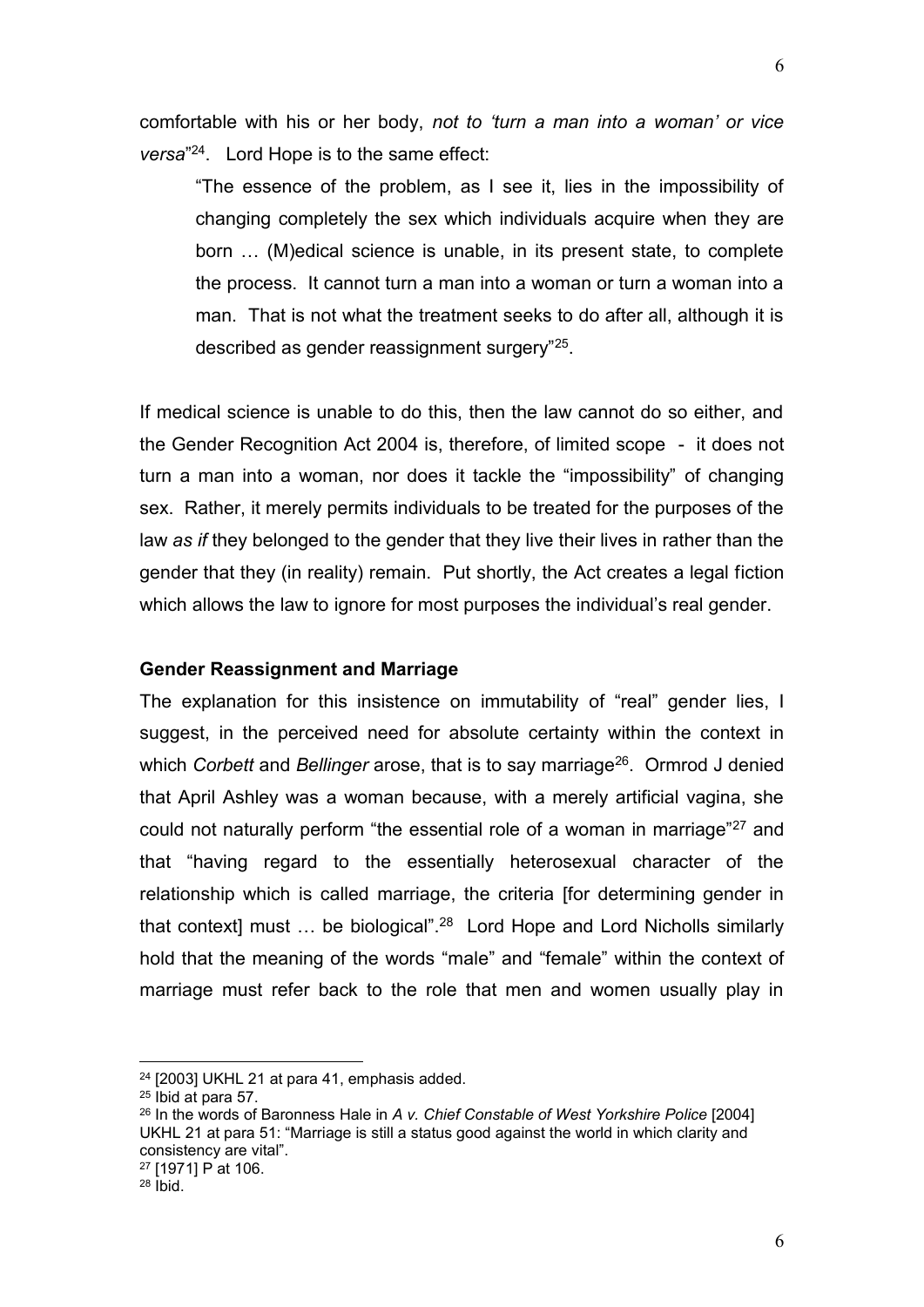procreation: they assume (as the European Court does not<sup>29</sup>) that procreation and marriage are inherently *and necessarily* connected with the result that "male" and "female" in marriage law are words referring not so much to gender roles as procreative potential.

"Of course", says Lord Hope,  $30$  "it is not given to every man or every woman to have, or to want to have, children. But the ability to reproduce one's own kind lies at the heart of all creation, and the single characteristic which invariably distinguishes the adult male from the adult female throughout the animal kingdom is the part which each sex plays in the act of reproduction. When Parliament uses the words 'male' and 'female' in section 11(c) of the [Matrimonial Causes Act 1973] it must be taken to have used those words in the sense which they normally would have when they are used to describe a person's sex, even though they are plainly capable of including men and women who happen to be infertile or are past the age of childbearing".

There is no question but that there is a clear difference in the factual role that each gender plays in the natural process of reproduction, but it is a leap of logic to assume from this that these roles require to be replicated in the legal institution of marriage. For it should not be forgotten that marriage is a legal construct rather than a natural state of being. Animals who mate for life, like swans, mate, they do not marry; bull walruses with harems of cows are *not* polygamists. Yet Lord Nicholls is quite deliberate in drawing what he perceives as an essential link between procreation and marriage. He defines gender, for the purposes of marriage, as involving a general capacity to reproduce, since the primary *raison d'etre* of marriage was for many centuries reproduction<sup>31</sup>. The fact that modern society no longer sees marriage this way was one of the major reasons why the Family Court of Australia felt able to depart from the *Corbett* precedent<sup>32</sup>, but Lord Nicholls is altogether unwilling to go so far. He states merely that "for a long time now the

<sup>29</sup> *Goodwin v. United Kingdom* (2002) 35 EHRR 18 at para 98.

<sup>30</sup> [2003] UKHL 21 at para 64.

 $31$  Ibid at para 46.

<sup>32</sup> *Re Kevin and Jennifer* at para 153.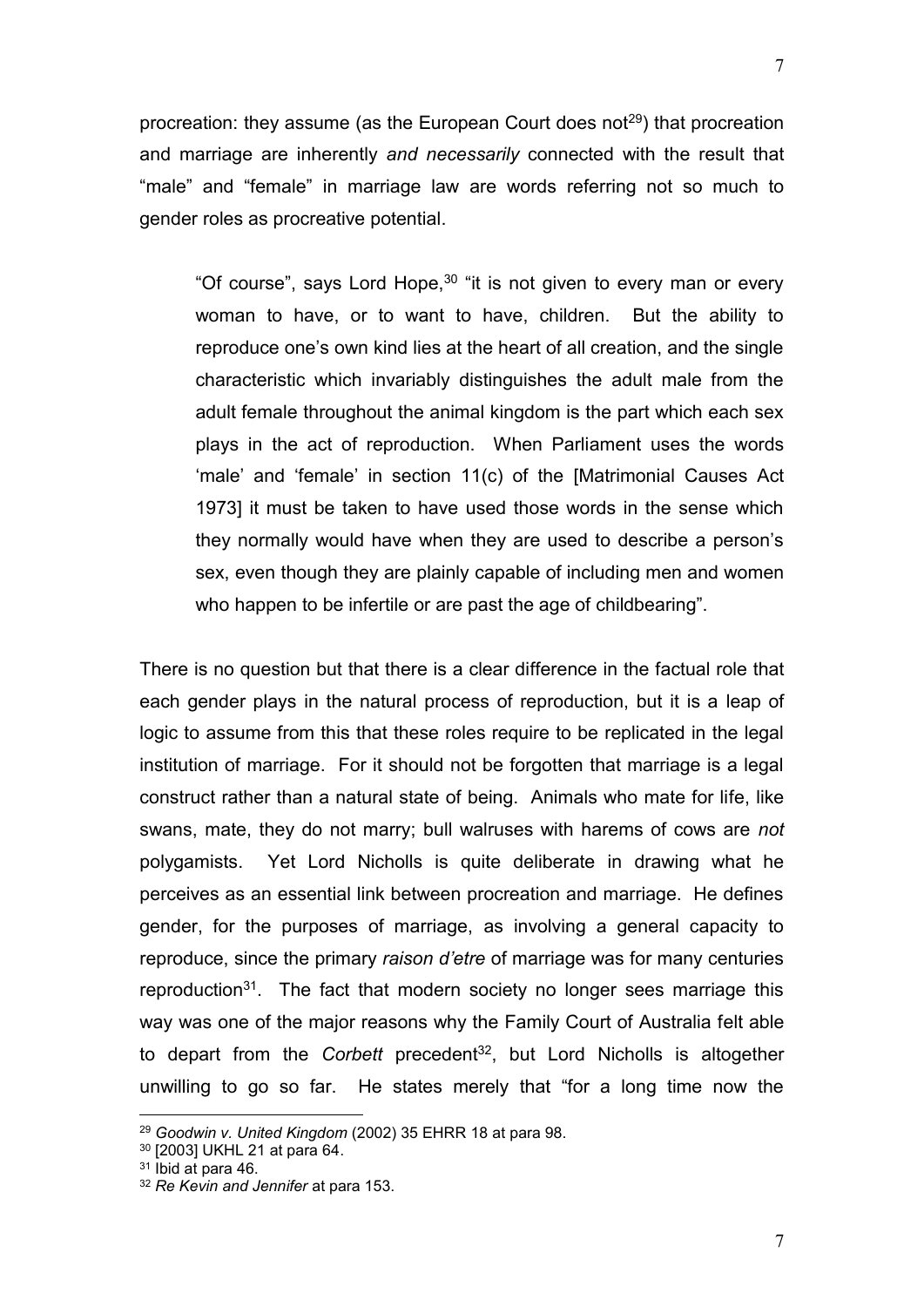emphasis has been different. Variously expressed, there is much more emphasis now on the 'mutual society, help and comfort that the one ought to have of the other"<sup>33</sup>. However, even when marriage was the primary social environment in which procreation took place, it never followed that individual marriages required to be procreative in intent or potential: the infertile can marry validly, as can those who deliberately take steps to avoid reproduction. The House of Lords itself over 50 years ago accepted that consummation could validate a marriage even when steps were positively taken to avoid procreation<sup>34</sup>. Since individual marriages do not require to be procreative, it is illogical to define gender for the purposes of marriage in terms of procreative potential. In reality, *Bellinger* represents a judicial fear, not of those who are lacking "all the equipment" (in Lord Hope's unfortunate phrase $35$ ), but that marriage will lose its opposite-sex character. If gender reassignment surgery does not in reality turn a man into a woman but that "man" is permitted to marry a man, then the very nature of marriage is altered - it is opened up to same-sex couples (so long as one of the men has had his penis chopped off first). Lord Hope let the mask slip with a remarkable misinterpretation of the result in *Goodwin v. UK*. He says this "[The] problem would be solved if it were possible for a transsexual to marry a person of the *same* sex, which is indeed what the European Court of Human Rights has now held should be the position in *Goodwin*".<sup>36</sup> The European Court held no such thing. Recognising a change of gender actually allows marriage to remain opposite-sex, but only if gender is recognised as being as much a legal construct as marriage itself. Lord Hope's slip is explained by his underlying belief that, whatever the law says, a person's "true" gender remains defined by the body he or she was born with. Dressed up as a requirement for procreative potential, the true message of *Bellinger* is that while the law may evolve in such a way that a person's legal gender can change, a person's true gender (and thereby the opposite-sex nature of the legal institution of marriage) remains immutable.

<sup>33</sup> [2003] UKHL 21 at para 46.

<sup>34</sup> *Baxter v. Baxter* 1948 AC 274, in which it was held that the wearing of a condom does not prevent consummation. The very asking of the question illustrates graphically just how artificial and technical the concept of marriage is.

<sup>35</sup> [2003] UKHL 21 at para 57.

<sup>36</sup> Ibid at para 69, emphasis added.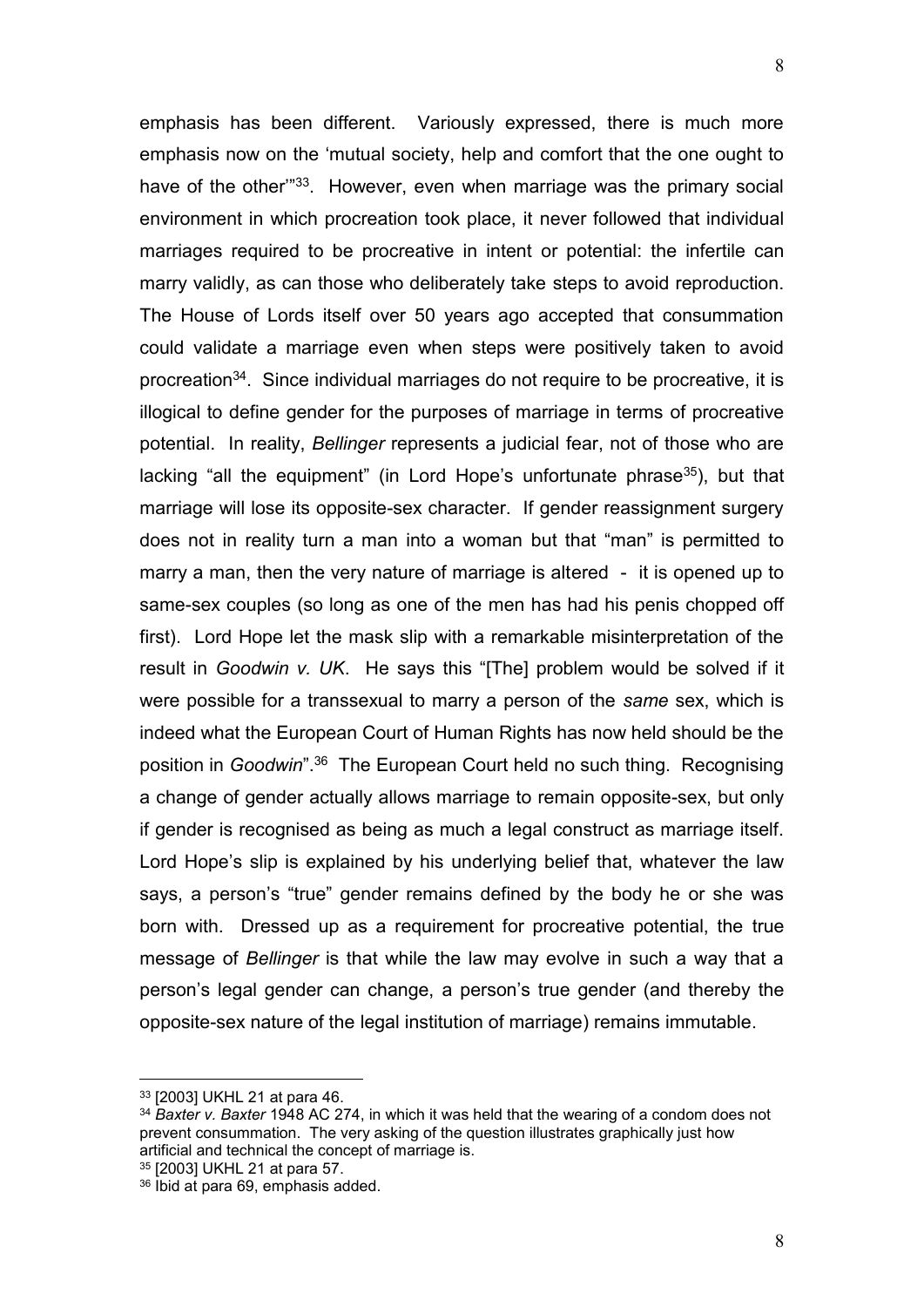### **Gender Reassignment in Other Contexts**

It needs always to be remembered that Ormrod J in *Corbett* was careful to limit his conclusions to their own context, and though there is no need in logic to follow these conclusions in areas other than marriage, subsequent cases assumed that there was<sup>37</sup>. Nothing in the House of Lords decision in *Bellinger* suggests an application of that case wider than marriage and the heavy reliance on the nature of marriage and on the interpretation of the particular marriage statute in question suggests strongly that, at the very least, different arguments would need to be deployed in different contexts if the same conclusion is to be reached. In fact, shortly after *Bellinger*, the same court held that a different conclusion was possible, indeed required, in different circumstances, with the result that a person was for the first time in the United Kingdom legally recognised as belonging to their new gender, this even before the coming into effect of the Gender Recognition Act 2004.

*A v. Chief Constable of West Yorkshire Police*<sup>38</sup> involved a male to female transsexual who had had her application to become a police officer rejected on the basis of her transsexuality. To discriminate in employment against a person because of their transgender status has for some time now been recognised as being contrary to the Sex Discrimination Act 1975<sup>39</sup>, but the Chief Constable sought to rely on the defence that being of one gender or the other was a "genuine occupational qualification" for the police force, as a result of statutory rules requiring that when the police undertake intimate body searches only male police officers may search males and only female police officers may search females.

The House of Lords were unanimous in rejecting this defence, on the ground that it would have been within the operational control of the Chief Constable to exempt Ms A from carrying out such searches at all: this would have been a more proportionate response to the situation than the outright refusal to

<sup>37</sup> See notes 6 & 7 above.

<sup>38</sup> [2004] UKHL 21.

<sup>39</sup> *P v. S and Cornwall County Council* [1996] 1 ECR 2143, [1996] 2 CMLR 247; *KB v. National Health Service Pensions Agency* [2004] IRLR 240.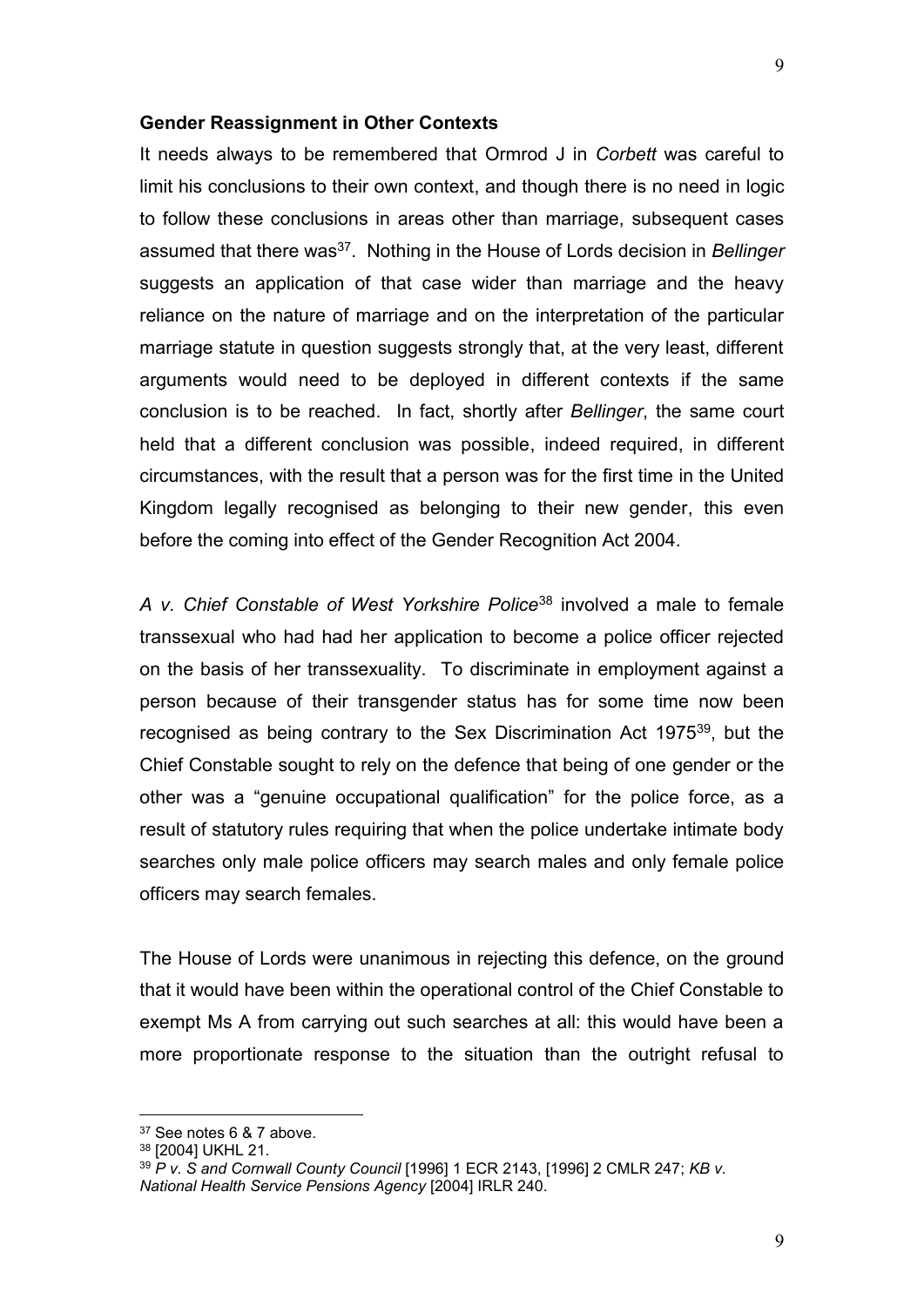employ her. More crucially they held<sup>40</sup> that the words "woman" and "man" in the Sex Discrimination Act 1975 do not refer, in that context, to procreative ability (even if imaginary) but rather must be read "as referring to the acquired gender of a post-operative transsexual who is visually and for all practical purposes indistinguishable from non-transsexual members of that gender<sup>"41</sup>. In reaching that result the Court relied heavily on the European Court of Justice's interpretation of the Equal Treatment Directive<sup>42</sup> and in particular its decision in *P v. S & Cornwall County Council*,<sup>43</sup> described by Lord Nicholls<sup>44</sup> as "the sheet-anchor of Ms A's case". A narrow application of *A v. West Yorkshire Police* would limit it to equal treatment cases, but the decision is actually much wider. Their Lordships rejected the crucial finding in *Corbett* and endorsed in *Bellinger* that legal gender is determined at birth and cannot thereafter be altered: it was this finding that had allowed the *Corbett* rule to be extended beyond the narrow confines of marriage. A wider *ratio* of *A v. West Yorkshire Police* is that gender can only be determined by an identification of the best way to further the policy of the particular statute in question. In *A v. West Yorkshire Police* that policy was "to afford protection to the dignity and privacy of those being searched in a situation where they may well be peculiarly vulnerable", <sup>45</sup> and this was achieved by accepting that the applicant belonged to her new gender, *even without the enactment of the Gender Recognition Act*. This means that the definition of "male" and "female" might be different depending upon the issue - the same person may be male for one purpose (say, following *Bellinger*, marriage) and female for another (following *A v. West Yorkshire Police*, performing intimate body searches).

This is not a limited or academic point. Even after the coming into force of the Gender Recognition Act 2004, there will be individuals who have not sought, or are in the process of seeking, or who are not eligible to obtain, a Gender Recognition Certificate but who are living their lives in the other gender to that in which they were brought up. A person may not have lived in the new

<sup>40</sup> Lord Rodger of Earlsferry dissenting.

<sup>41</sup> [2004] UKHL 21, per Lord Bingham at para 11.

<sup>42</sup> 76/207/EEC.

<sup>43</sup> [1996] 1 ECR 2143, [1996] 2 CMLR 247.

<sup>44</sup> [2004] UKHL 21 at para 10.

<sup>45</sup> Per Lord Rodger at para 19.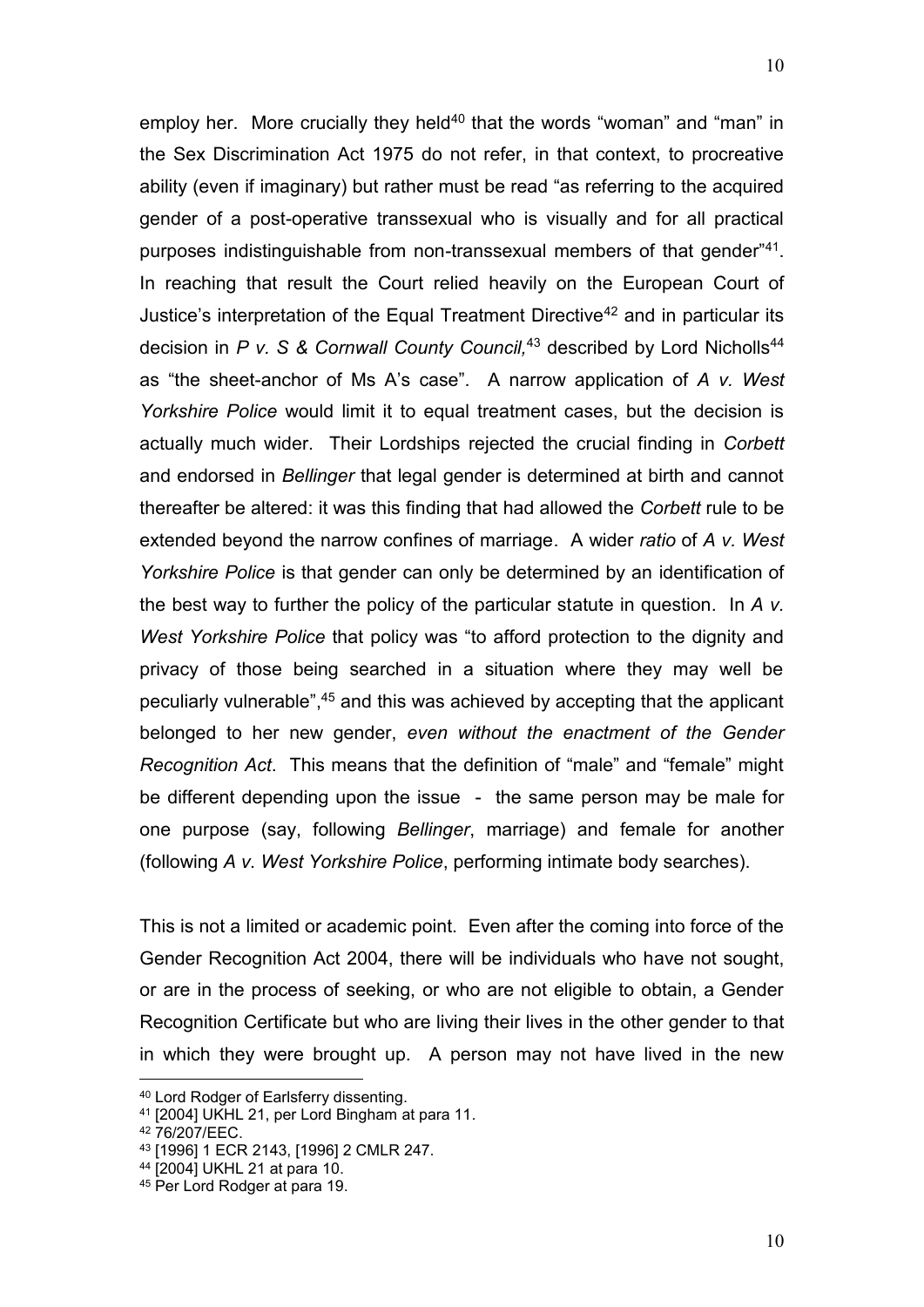gender for two years; an individual may have sound reasons for not wishing to bring a successful marriage to an end; the individual may be too young to access the Act; or the question may arise after the death of the transsexual person. With every gender-specific legal rule the court faced with a transsexual person who does not (or does not yet or never did) possess a Gender Recognition Certificate will have to ask whether the real purpose of the statute is achieved by recognising or by refusing recognition of the new gender. *Corbett* and *Bellinger* relied heavily on procreative potential to deny recognition; *A v. West Yorkshire Police* relied heavily on the Equal Treatment Directive to allow recognition. But there is no middle way between recognition and non-recognition in any one situation and the question becomes which approach is likely to be adopted in contexts other than equal treatment and marriage. I suggest that the underlying rationale in *Corbett* and *Bellinger* is inherently narrow (procreative potential) while the underlying rationale in *A v. West Yorkshire Police* (furthering the policy of the statute) is inherently wide, with the result that it will now be difficult to deny recognition of the new gender for the purpose of any rule to which procreation can be shown to be entirely irrelevant. The Gender Recognition Act becomes, therefore, of much more limited scope than at first sight appears. We may test this by applying *Bellinger* and *A v. West Yorkshire Police* to a number of different genderspecific statutory provisions: whenever the former applies the Act must be used to effect a gender change, but when the latter applies the Act may be avoided.

One such statutory provision is the rule in the Children (Scotland) Act 1995 that a children's hearing (the tribunal in Scotland charged with making decisions in respect of child offenders and neglected children) shall be composed of a panel of three members, at least one of whom is a man and at least one of whom is a woman<sup>46</sup>. Procreative potential is self-evidently not relevant to the ability of a panel member to make appropriate decisions as to the welfare of a child. If a person who has changed sex is to all intents and purposes indistinguishable in his or her acquired gender from a person born

<sup>46</sup> Children (Scotland) Act 1995, s 39(5).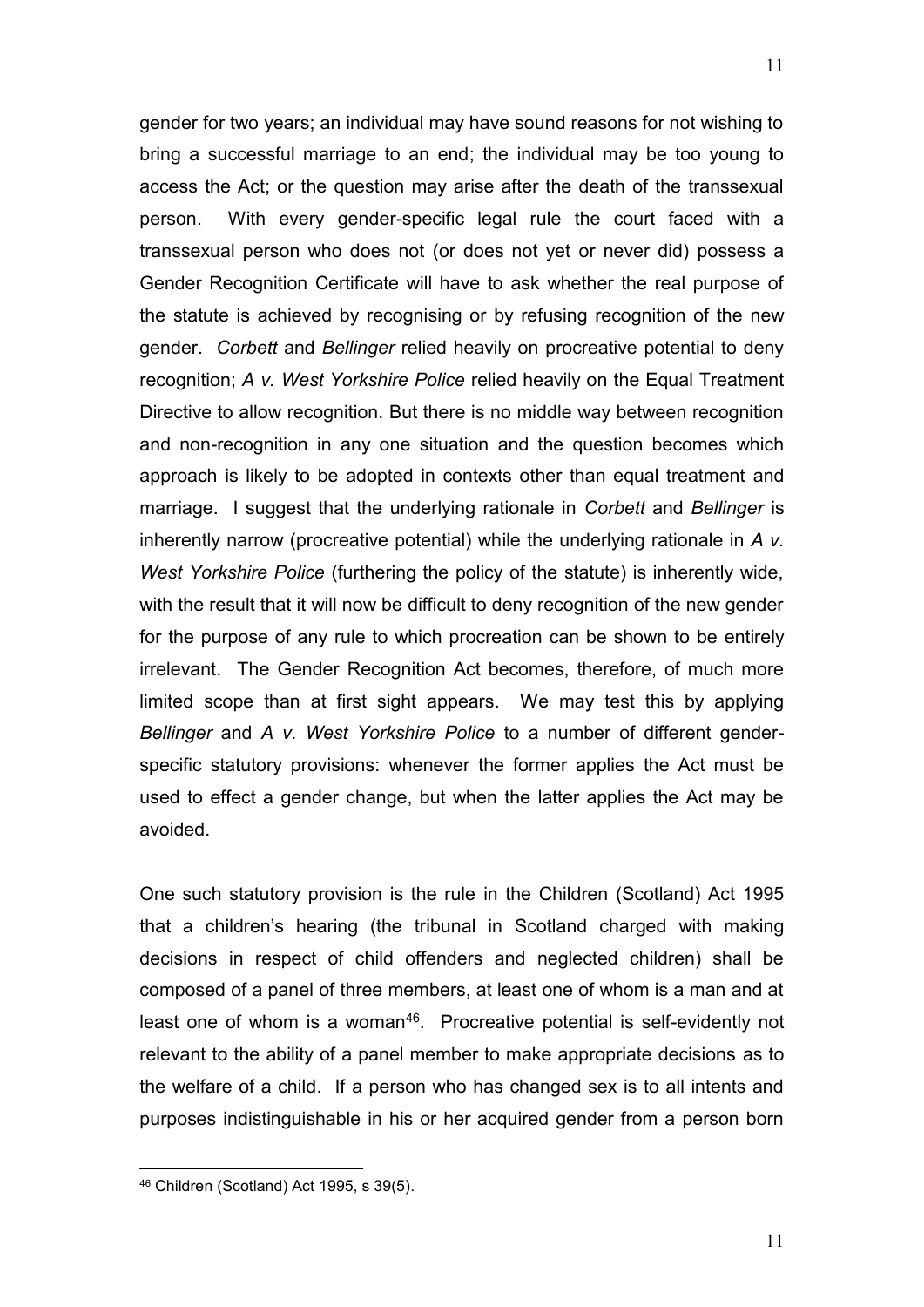into that gender, then the new gender ought to be accepted even without, or before the granting of, a Gender Recognition Certificate, for in that way the social policy behind the legislative rule (ensuring that each child who appears before a hearing can relate in gender terms to at least one of the decisionmakers) is thereby achieved.

Another gender-specific rule is contained in the Human Fertilisation and Embryology Act 1990, whereby the male partner of a woman who gives birth after infertility treatment shall be deemed to be the father of the child<sup>47</sup>. In  $X$ , *Y and Z v. United Kingdom*<sup>48</sup> the European Court held that the refusal to accept that a female to male transsexual could be regarded as a "man" for this purpose was not contrary to the article 8 right to family life. The point of the rule in the 1990 Act is to confer paternity on a man who *is not and cannot be* the natural father. The rule, in other words, is *engaged* by lack of procreative potential, so that very lack cannot be used to deny the rule's application in particular circumstances: *Bellinger* is therefore of no relevance. The aim of the 1990 rule appears to be to ensure that children born through infertility treatment have fathers in both the legal and the social sense. It might well be argued that since the applicant in *X, Y and Z* adopts the social role of father (confirmed by the granting to him of parental responsibility) and since recognition of his legal fatherhood would allow the statutory purpose to be achieved, the effect of applying the wide interpretation of *A v. West Yorkshire Police* suggested above will be to put in doubt the continued authority of *X, Y and Z v. United Kingdom*.

Again, the Civil Partnership Act 2004 creates an institution for same-sex couples equivalent in most respects to marriage. It is, however, limited in availability to couples who are of the same sex and is therefore, at least relationally, every bit as gender-specific as marriage. The question is this: Can a male to female transsexual enter into a civil partnership with a female in the absence of a Gender Recognition Certificate? In other words, is gender, for the purposes of civil partnership, determined by the marriage rule

<u>.</u>

<sup>47</sup> Human Fertilisation and Embryology Act 1990, s 28(3).

<sup>48</sup> (1997) 24 EHRR 143.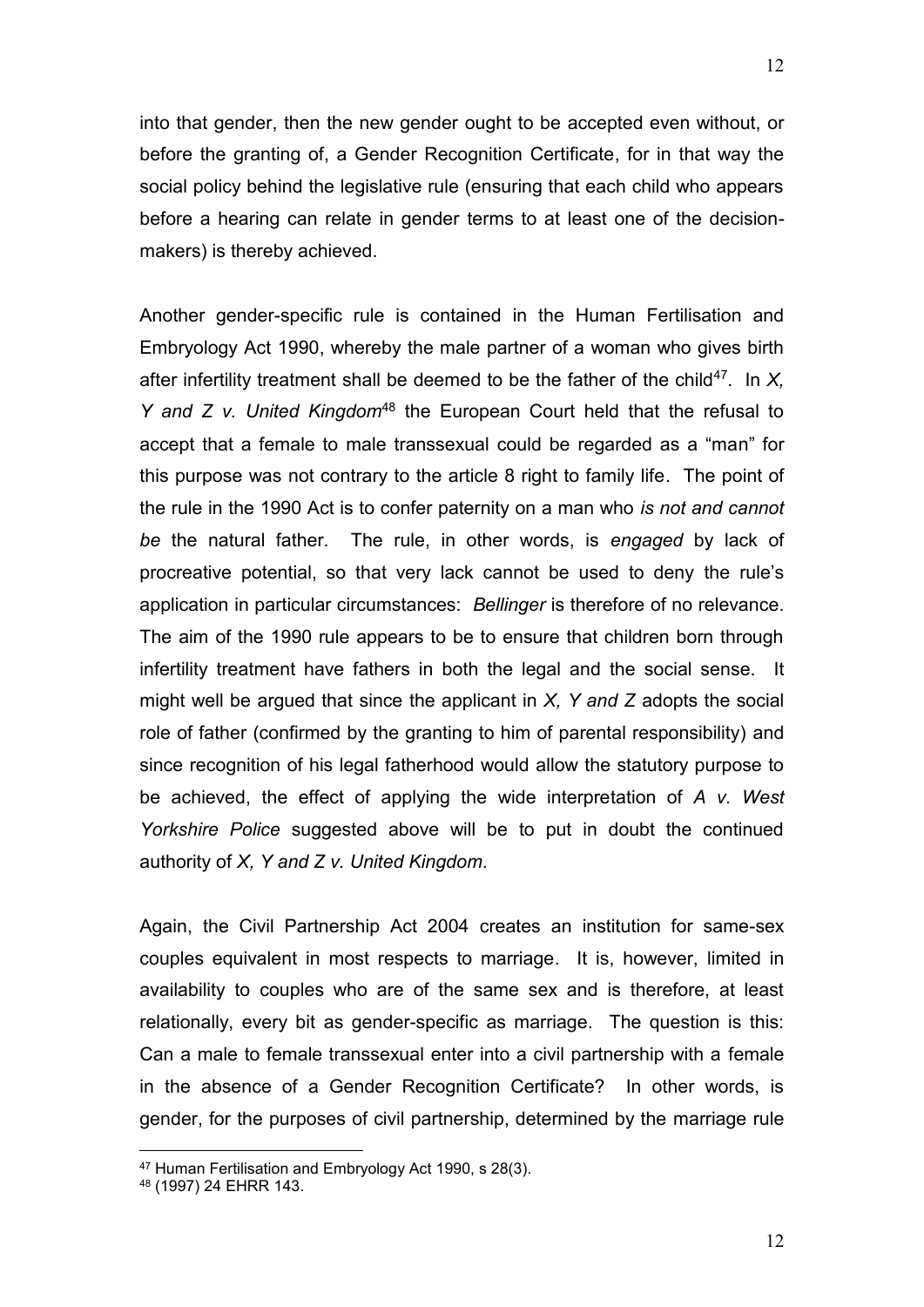in *Bellinger* or by the social rule in *A v. West Yorkshire Police*? The initial temptation would be to say that since civil partnership is designed to replicate marriage the same rule should apply. However, it is a mistake to see civil partnership as replicating marriage. The legislature was very careful to maintain a number of differences, most of them relating to conjugal sexual activity and parenthood<sup>49</sup>. These were the very issues that determined the approach in *Bellinger* but they are quite deliberately not relevant for civil partnership. And if procreative potential is at the heart of *Bellinger*, its  $i$ rrelevance to civil partnership could not be clearer.<sup>50</sup> So we must try to identify a purpose behind the gender-specificity in the rules for civil partnership other than any relating to sexual activity. If the purpose of the same-sex requirement in the Civil Partnership Act is to clearly differentiate that institution from marriage and to reinforce the opposite-sex nature of the institution of marriage, then this is, in fact, achieved more readily by recognising than by denying the validity of a civil partnership entered into by two persons who lead their lives and present to the world as a couple of the same gender, notwithstanding that one of them used to be of the opposite gender. The fear in *Bellinger,* as we have seen, was fundamentally the fear of same-sex marriage. This fear would be realised, at least outwardly, by insisting that a transsexual person retains their original gender, thereby requiring that person to enter into a marriage with a person who is the same gender as that in which the transsexual person now presents to the world, rather than a civil partnership. An argument against this might be that the Gender Recognition Act provides a ready means by which a transsexual can seek recognition of his or her new gender and that to rely upon the wide interpretation of *A v. West Yorkshire Police* is to avoid this statutory mechanism. But there is nothing in the Gender Recognition Act, or in *A v. West Yorkshire Police*, that *requires* the use of the statutory procedure. The Act nowhere provides, as it could easily have done, that recognition of a new gender can be achieved *only* by the statutory process. And that process might not be available: for example a civil partnership may be entered into in

<sup>&</sup>lt;sup>49</sup> In relation to the Scottish differences between marriage and civil partnership, see Norrie "What the Civil Partnership Act 2004 Does Not Do" 2005 SLT (News) 35.

<sup>50</sup> Same-sex couples can and do nurture children together, but they do not and cannot procreate together.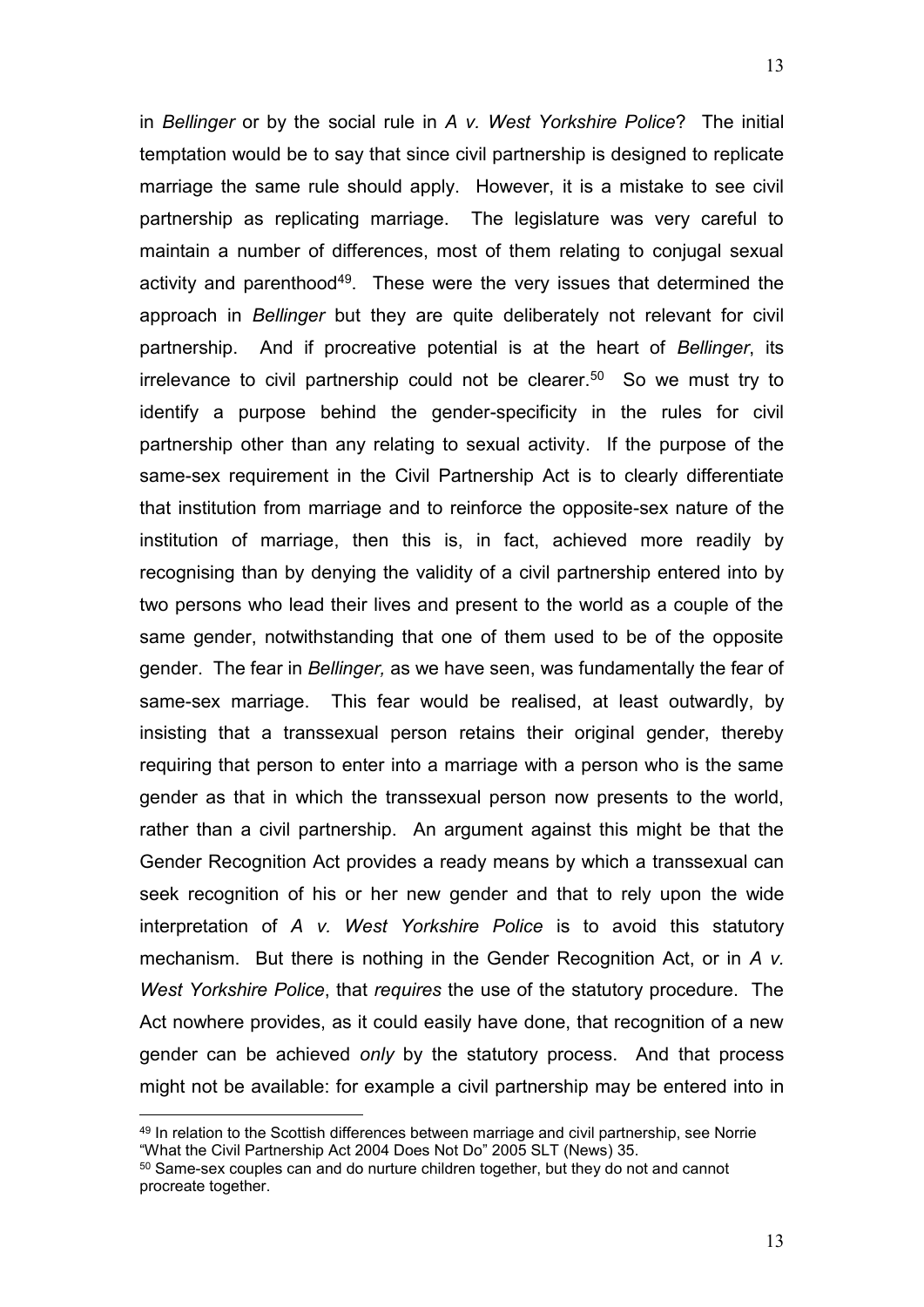from the age of 16, but a Gender Recognition Certificate cannot be applied for until the person is 18<sup>51</sup>.

A rather more difficult question concerns those areas explicitly excluded from the operation of the Gender Recognition Act. On the granting of a Gender Recognition Certificate the acquired gender is recognised for all purposes other than the stated exceptions, but the Act does not explicitly state that the new sex is not recognised - merely that the Gender Recognition Certificate does not have effect in the stated circumstances. So the question arises whether *A v. West Yorkshire Police* could be used to provide recognition in such circumstances. One exception is parental status<sup>52</sup> but that, being a matter of procreation, is likely to be governed if not by the Act then by *Bellinger*. Another exception to the effect of the Gender Recognition Certificate is succession to titles of honour.<sup>53</sup> Again, because of the centuries old assumptions upon which legitimacy for this purpose is based (primogeniture and blood-link) any argument based on *A v. West Yorkshire Police* is likely to fail. Entitlement to take part in gender-limited sporting events may be prohibited or restricted notwithstanding the possession of a Gender Recognition Certificate, <sup>54</sup> but only if this is "necessary to secure (a) fair competition or (b) the safety of competitors". If such restriction is not so necessary then the Gender Recognition Certificate must be given effect to; and if a Certificate is not possessed then applying the wide rationale in *A v. West Yorkshire Police* suggests that recognition of the new gender must be allowed in those sports in which no competitive advantage is obtained by having the physical attributes of the other gender (bowls, croquet and the like).

Perhaps most difficult of all are the gender-specific offences. A Gender Recognition Certificate does not have effect in this context<sup>55</sup>. So a male to female transsexual who holds a Gender Recognition Certificate can be

<u>.</u>

<sup>51</sup> Gender Recognition Act 2004, s 1(1).

<sup>52</sup> 2004 Act, s 12.

<sup>53</sup> 2004 Act, s 16.

<sup>54</sup> 2004 Act, s 19. See *Richards v. United States Tennis Association* 400 NYS 2d 267 (1977).

<sup>55</sup> 2004 Act, s 20.